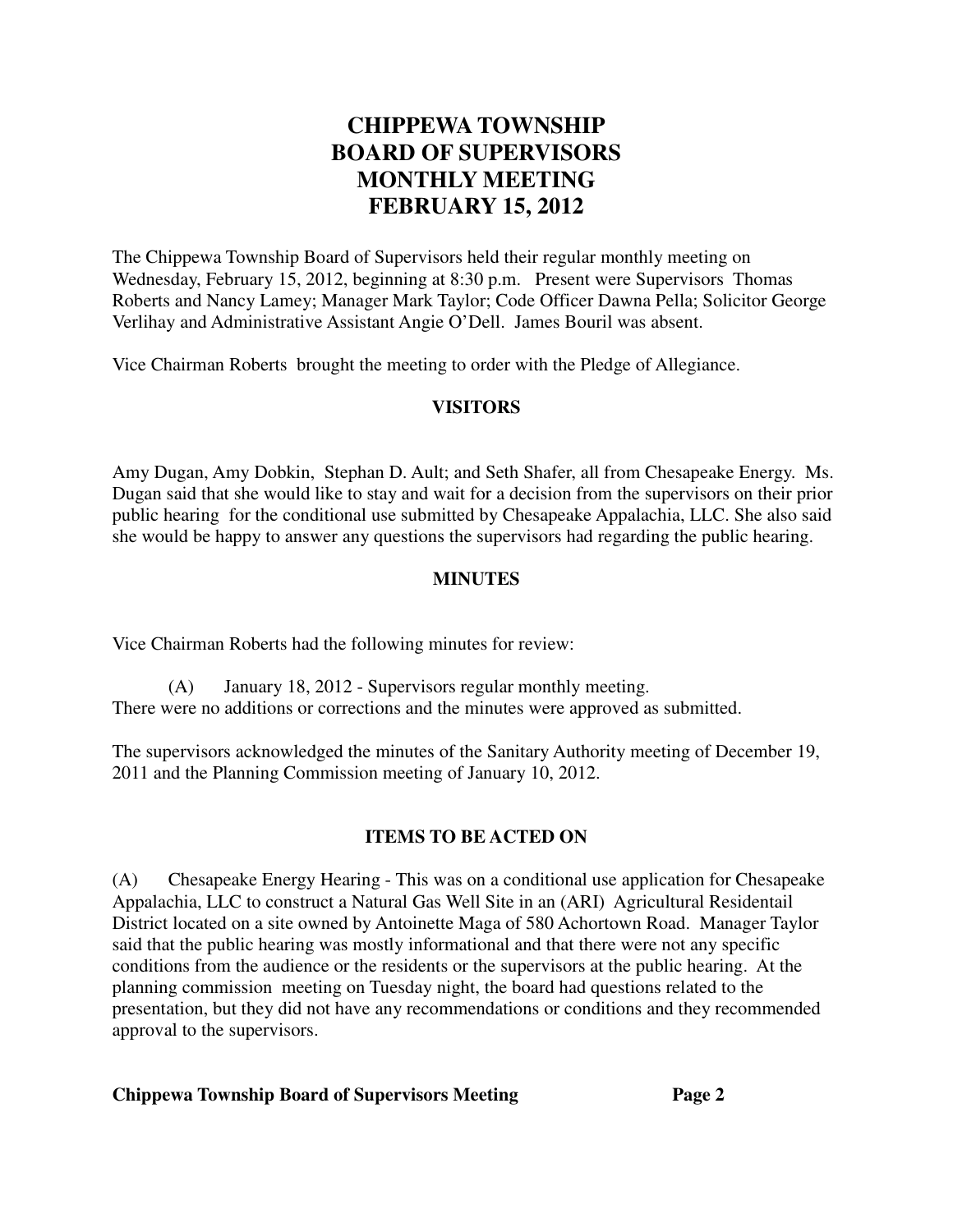#### **February 15, 2012**

Solicitor Verlihay suggested that we approve the conditional use contingent on how the recent passage of House Bill 1950 will affect our current Ordinance No. 238 for gas and oil drilling and the changes we may have to make to that ordinance.

**\*MS. LAMEY MOVED TO APPROVE** Chesapeake Energy conditional use application for the construction of a natural gas well on Achortown Road contingent on Solicitor Verlihay's advice that the approval be subject to House Bill 1950 and how it will affect our Ordinance No. 238. The motion was seconded by Mr. Roberts and carried.

(B) Ordinance No. 242's revision to Ordinance No. 226

### **ORDINANCE NO. 242 - AN ORDINANCE OF THE TOWNSHIP OF CHIPPEWA, BEAVER COUNTY, PENNSYLVANIA, AMENDING CHAPTER 1, PART 4, OF THE TOWNSHIP CODE OF ORDINANCES PERTAINING TO THE POLICE PENSION REPEALING AND DELETING OF SECTION 404.05 FROM CHAPTER 1, PART 4.**

This ordinance deals with the repeal of a section of Ordinance No. 226 regarding elimination of a police pension benefit that was not authorized by the PA General Assembly. It has been advertised and is ready for adoption.

**\*MS. LAMEY MOVED TO APPROVE** Ordinance No. 242. The motion was seconded by Mr. Roberts and carried.

(C) Pappan/Morando Lot Revision - This is a simple lot revision by Demetrios Pappan of Post Oak Drive. Mr. Morando is deeding him a small portion of land to the right side of Mr. Pappan's driveway to make the driveway more accessible. Manager Taylor noted that this was reviewed by our engineer and the planning commission and they recommended approval with no contingencies.

**\*MS. LAMEY MOVED TO APPROVE** the Pappan/Morando lot revision. The motion was seconded by Mr. Roberts and carried unanimously.

#### **REPORTS**

Vice Chairman Roberts had the following reports for review:

Police **Zoning** Road Code Officer Wage Tax/opt Fire

Financial Real Estate and Per Capita

Recreation

### **MANAGER'S REPORT**

(A) LRC Development Hearing - Manager Taylor noted that the Zoning Hearing Board is scheduling a public hearing on Thursday March 1, 2012 for multiple variances submitted by LRC Development to tear down an old building and construct a new retail commercial building at 2579 Constitution Boulevard.

#### **Chippewa Township Board of Supervisors Meeting Page 3**